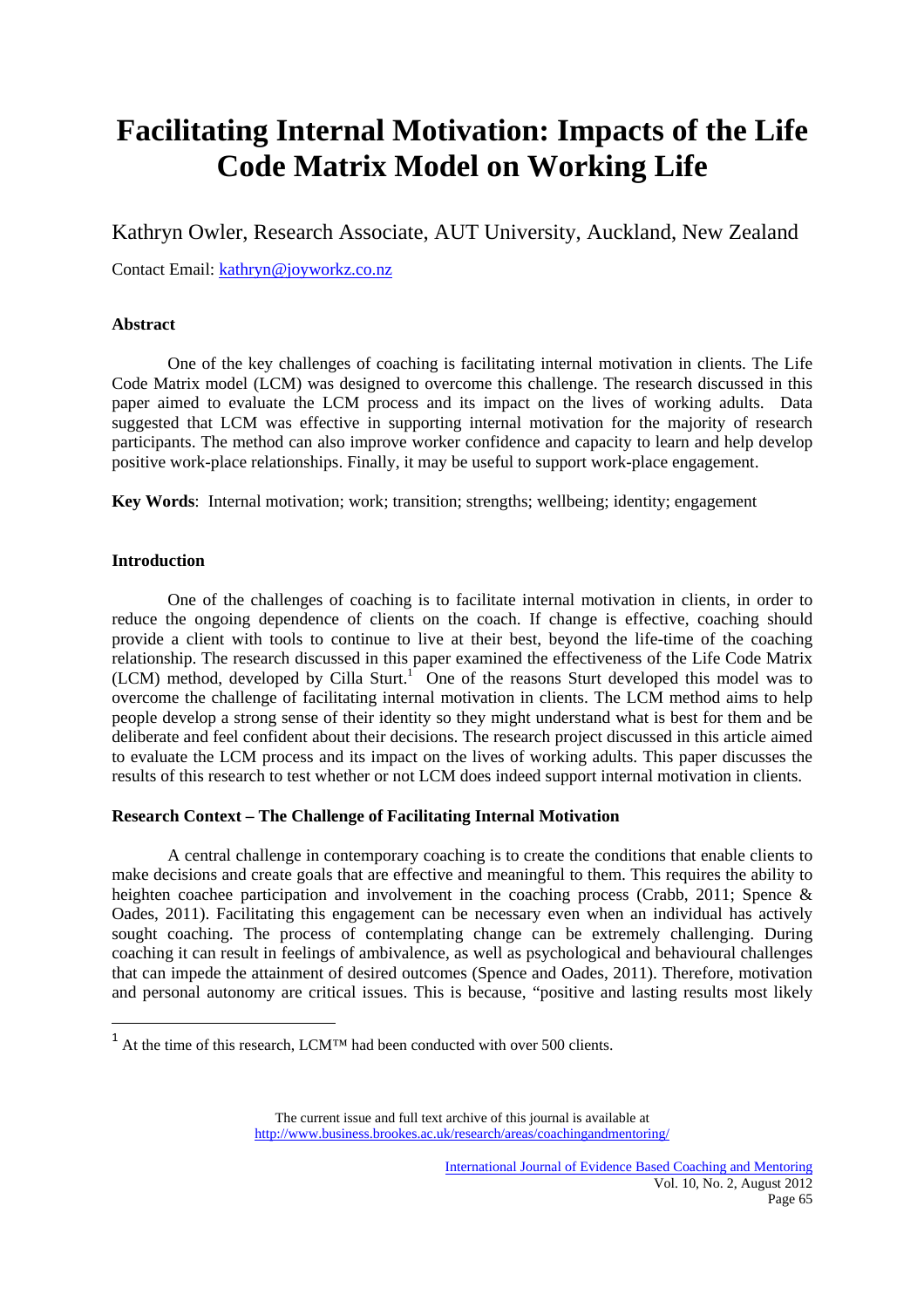occur when a client becomes actively engaged and personally invested in change" (Ryan et al., 2011 in Spence & Oades, 2011, p. 37).

Assisting an individual to overcome blocks and tap into their personal motivation can require a nuanced understanding of human motivation (Spence and Oades, 2011). For instance, Crabb (2011) argues that individuals often need help and insight to enable them to achieve an engaged state in the work environment (p.28). As a result, coaching approaches are increasingly therapeutic in nature and need a high level understanding of human psychology and the dynamics of the therapeutic relationship (Ives 2008).

The Life Code Matrix process was designed in order to overcome the challenge of supporting internal motivation in coaching. The developer of the LCM model, Cilla Sturt, has worked as a coach and counselor. In her coaching work she had observed that it was quite common for clients to lose motivation and positive connection with the goals they had set. As a result, the goals could sometimes seem more like "task masters" than something they truly desired. Once the client had achieved their goals, these did not necessarily deliver the joy and excitement that was previously anticipated. There was a disjuncture between the goals and what felt meaningful to that person.

After several years of coaching, Sturt began to pose the question: "how do you avoid the coaching sessions or the coach themselves from becoming the motivator, when really the motivation needs to come from inside the person?" As part of exploring the question of motivation, Sturt began to examine what she saw did tend to work during her coaching sessions. She found that if clients had "a clear sense of their identity" they tended to set more realistic goals, be more motivated to achieve them and be more satisfied once they were reached. $2$ 

Psychologists have conducted a good deal of research into motivation and some make a distinction between external and internal motivation. Oudeyer & Kaplan (2008) define internal and external motivation in terms of the source of the action. For example, an employee might do her work thoroughly in order to avoid the consequences her manager has in place if she doesn't do it. In this case, the cause of action and motivation is external. However, on the other hand, it is possible that an employee does her work thoroughly because she believes that it will help her learn the skills to get the job of her dreams in the future. Or, on the other hand, it will help her save for a house for her family. In this case, the cause of action is internal and the individual is internally motivated.<sup>3</sup>

Coaching researchers are inherently interested in motivation (e.g. Bachkirova, 2004; Crabb, 2011; Johnson *et al*., 2010; Mantler *et al.*, 2010; Spence & Oades, 2011), although they do not always make a clear distinction between internal and external motivation. Several coaching researchers identify links between motivation and identity (Bachkirova, 2004; Crabb, 2011; Johnson *et al*., 2010; Mantler *et al*., 2010; Pinkavova, 2010). Some of this research is focused on coaching in a work context. For example, Crabb (2011) analyses the factors that are necessary for an individual to achieve engagement and motivation in a work context including "the ability to be self-aware" (p.31). Johnson et al (2012) contend that certain forms of identity in the work context assist with motivation to achieve organisational goals. Identity has three components including a sense of the collective (i.e. the

<sup>&</sup>lt;sup>2</sup> Sturt explained the genesis of LCM to the researcher in a series of phone conversations and emails.

<sup>&</sup>lt;sup>3</sup> Some psychologists go further and draw a distinction between intrinsic and extrinsic motivation defined by the kind of reward. For instance, someone may do a thorough job of a task at work because they gain intrinsic pleasure or reward from that task. On the other hand, they may do thorough job of that task in order to maintain their job and support their family. In this case, motivation is extrinsic to the task.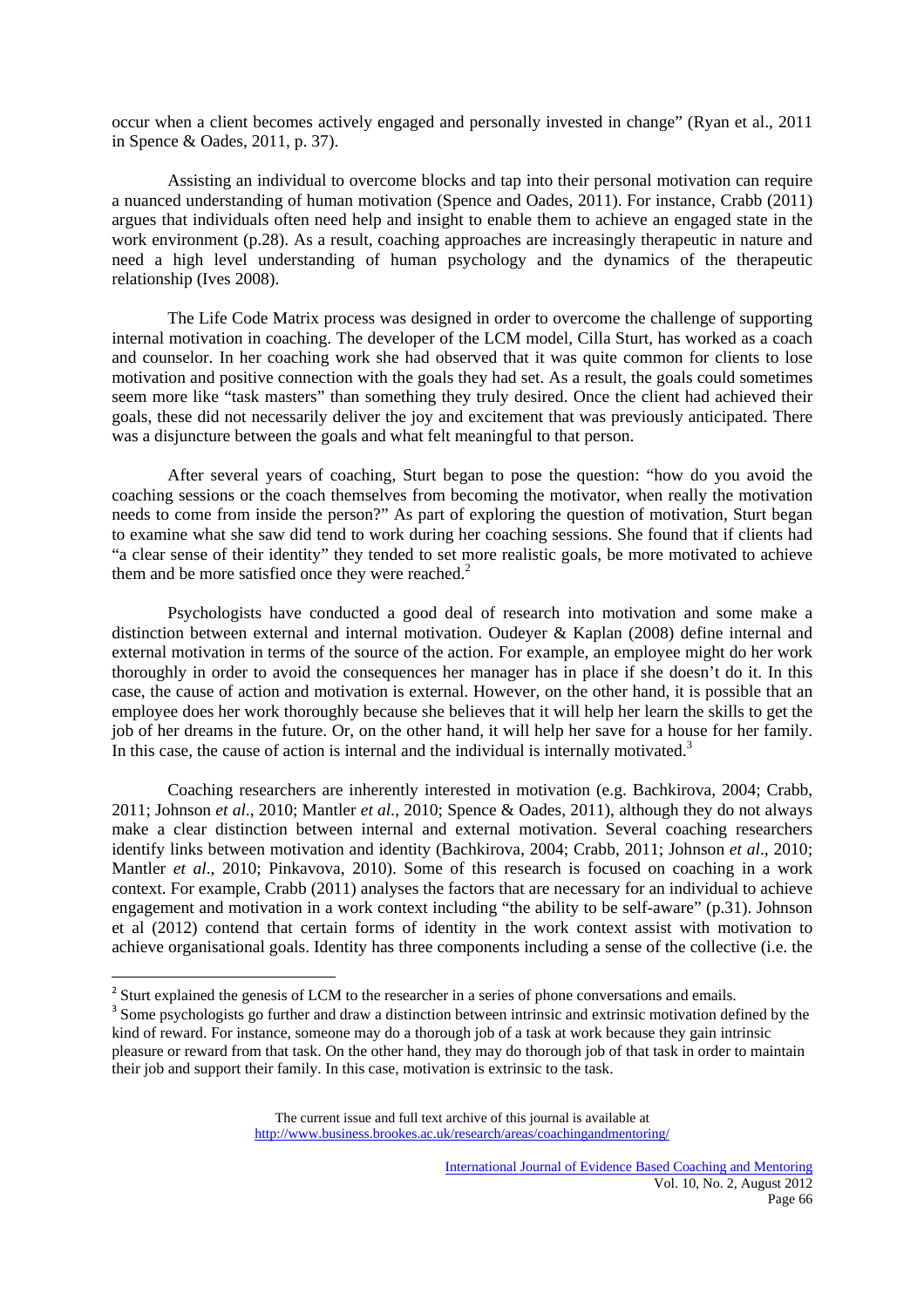team), relational (i.e. partnership) and a personal sense of uniqueness where an individual will be motivated by things for themselves such as remuneration and achievement.

Coaching researchers conceptualise identity in a variety of ways. Definitions and conceptualizations of "identity" and "self" are contested within a variety of disciplines including psychology, philosophy and sociology. Some researchers conceptualize identity as separate from and to an extent independent of the external environment, while others view it as a situational and cultural construction. Sturt gives precedence in her LCM practice to the participant's own *experience* of self. Philosophically, this is consistent with a phenomenological approach that privileges lived experience (van Manen, 1990). In the next section we briefly discuss the LCM method before turning to the research findings to assess whether it achieves Sturt's goal.

# *What is Life Code Matrix?4*

The LCM process takes place in two parts, over six hours. The first part of LCM uses a method of questioning designed to assist the client clarify the essence of their identity, in each of their six senses. In Sturt's view, our sensory attractions remain fairly stable throughout life and are therefore a more reliable way to collect information about ourselves than our emotions. Participants describe this unique identity using words or phrases relating to each of their six senses. Sturt calls these words or phrases "vectors". She chose the word "vector" because she was inspired by the way it was used in the fields of science and technology to describe "being on course" or "having direction".

In developing the first part of the LCM method, Sturt was inspired by the poet Gerard Manly Hopkins (1844-1889) who was fascinated by the concept of "haecceity" and used it as a framework for his poetry. Hopkins derived this concept from John Duns Scotus (1265-1308) who was a scholar, philosopher and a Franciscan priest. Scotus was interested in the essence of a thing, that part that cannot be individuated, which must be "by itself a 'this'". He calls this essence, or mysterious factor the "individual difference", which he later referred to using the Latin word "haecceity", denoting the specific qualities, properties or characteristics of a thing. Haecceity therefore refers to a person or object's "thisness" (Wolter, 1990, p. 111).

During the second part of LCM participants are asked to connect each vector to the other, in a meaningful, visual pattern to create a "visual ID". By laying out their life, participants gain a sense of choice and control. They can rearrange the pattern of the vectors until all the pieces of their life connect together in such a way that they feel their life is as perfect as it can be at that present time.This part of LCM involves body work and draws on focusing, a technique developed by Eugene Gendlin, at the University of Chicago. Focusing is a way of getting in touch with issues that we carry in our bodies so that we can become *unstuck* from those issues. Gendlin was a student of Carl Rogers, the originator of Client Centred Therapy. He learned from him that when people are enabled to accept themselves, whatever condition that person is in, they are able to change. After acceptance takes place, change can then occur (Gendlin, 1993; Rogers, 1986).

#### *The Study – Object and Method*

 The primary aim of this research was to measure the impact of the LCM method on the lives of working age adults experiencing transition. There were 15 participants chosen from those who applied to take part in this study, varying in age from 22 to 80. Criteria for inclusion in the study

<sup>&</sup>lt;sup>4</sup> Information in this section on the development and structure of LCM relies on explanations provided by Sturt, which include a book she has written (Sturt, 2007); the original LCM website (Sturt, 2009) and personal communications with the researcher including face to face conversations, phone conversations and emails.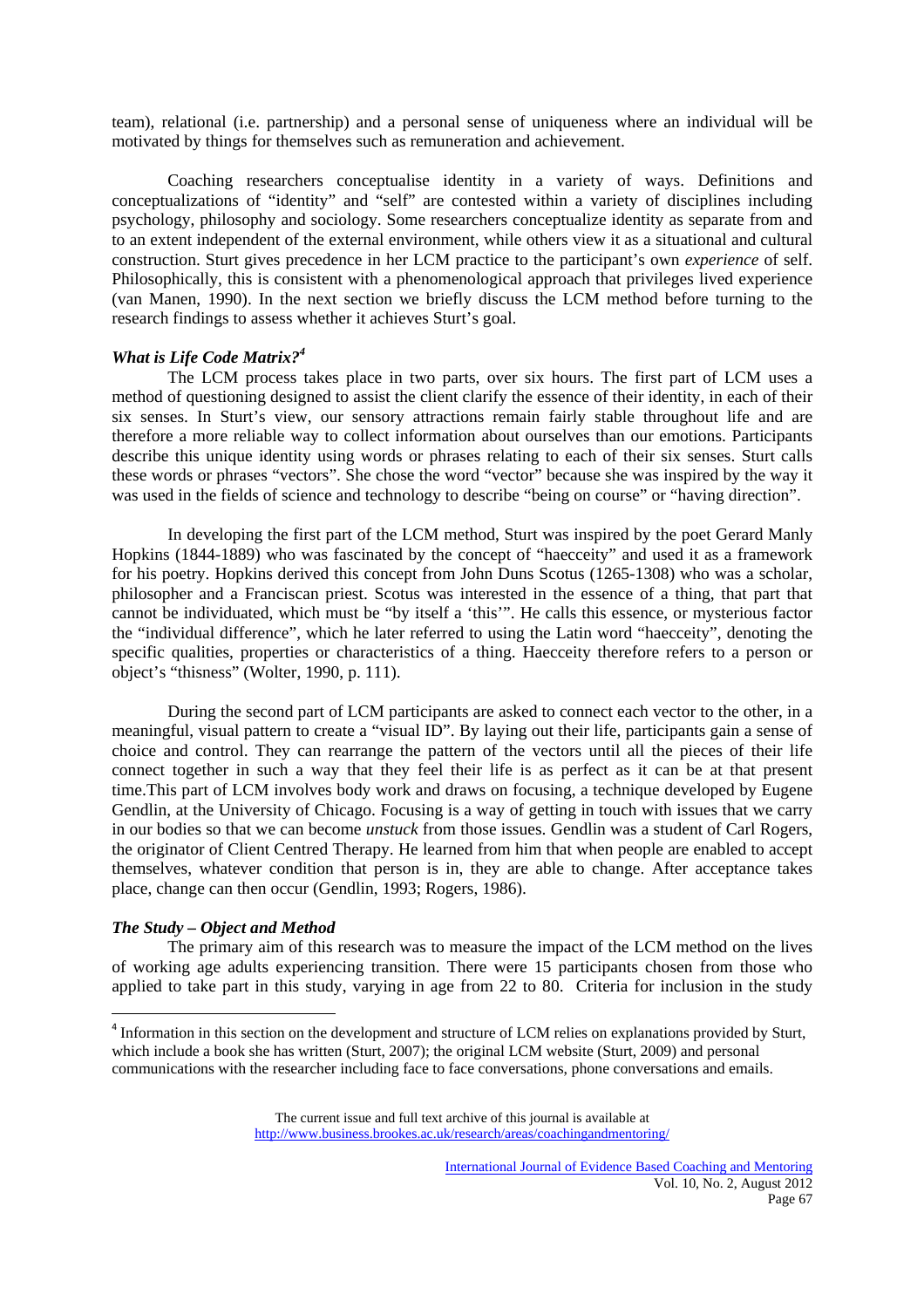were: that the participant was a good oral communicator; reliable; had access to their own transport; had the time to commit to the study (approx. 12 hours over 6-8 weeks); met with the research requirement for a gender and age mix; was going through a transition in their life; and had an interest in understanding themselves and how they fitted into the world around them. Names have been changed in this paper, for reasons of confidentiality.

The participants were interviewed twice: once before doing LCM and again, within six weeks of doing the process. Qualitative, narrative data provided a description of any specific ways that change had occurred since doing LCM. It has been argued that "narratological research, with its focus on meanings and the storied nature of human life, can be especially useful in discovery research on identity development and the experience of counseling and life transitions" (Hoshmond, 2005, p. 178). During in-depth discussion in the second interview, the researcher and the participant created the story of LCM for that person. Questions asked during the second interview can be summarized as the following: "Why did you want to do LCM?" "What transitions were occurring for you?" "What was your experience of LCM like? "Has it helped you in your transition/s?" "Has it provided you with a greater sense of wellbeing in areas of your life (including work)?" "What kind of impact (if any) has it had on your life?" "Would you recommend it?" The in-depth interview was transcribed and coded. Initial coding took place against the open ended questions and the different areas of life. However, through careful reading the researcher also identified common narratives and key themes.

#### **Research Results**

In this section research results will be discussed to test whether LCM meets Sturt's stated claim: that is, LCM helps people develop a clear sense of identity, facilitating internal motivation to change. The definition of internal motivation used in this paper follows the description by Oudeyer & Kaplan (2008) discussed above. What distinguishes internal from external motivation in this definition is the cause of action. Motivation is considered internal if an individual decides on their own goals and/or things that they want to change in their life and is personally motivated to achieve them.

# *A clearer sense of self*

A key narrative that emerged through analysis of the data was a stronger or clearer sense of self than before LCM. Participants were describing their lived experience of LCM. This was the most common and compelling narrative, told in some way by thirteen out of fifteen participants. Many, if not most of the positive changes that occurred for participants as a result of LCM, appeared to flow from this clearer sense of self. Of the thirteen participants, some thought that this knowledge would definitely continue to be useful in the future and others said it would probably continue to be useful.

All participants believed that their visual ID was an accurate representation of who they were, or at least who they would like to be i.e. their best self. However, there were two people who did not describe a clearer or stronger sense of self as a result of doing LCM. The first did think that it was possible that LCM had given her some greater clarity about who she was immediately after doing the process, although she was not definite about this. She did feel that her visual ID represented who she was. However, she had difficulty relating to and drawing on this ID in her everyday life. As a result she did not feel that LCM had had any positive impact in her life (Alison). It should be noted that she had made some positive shifts in her life since doing LCM however.

Another participant made no comments or elusions to having gained a sense of clarity about himself as a result of having done LCM. He felt that his shape was an "image of what I'd like to be"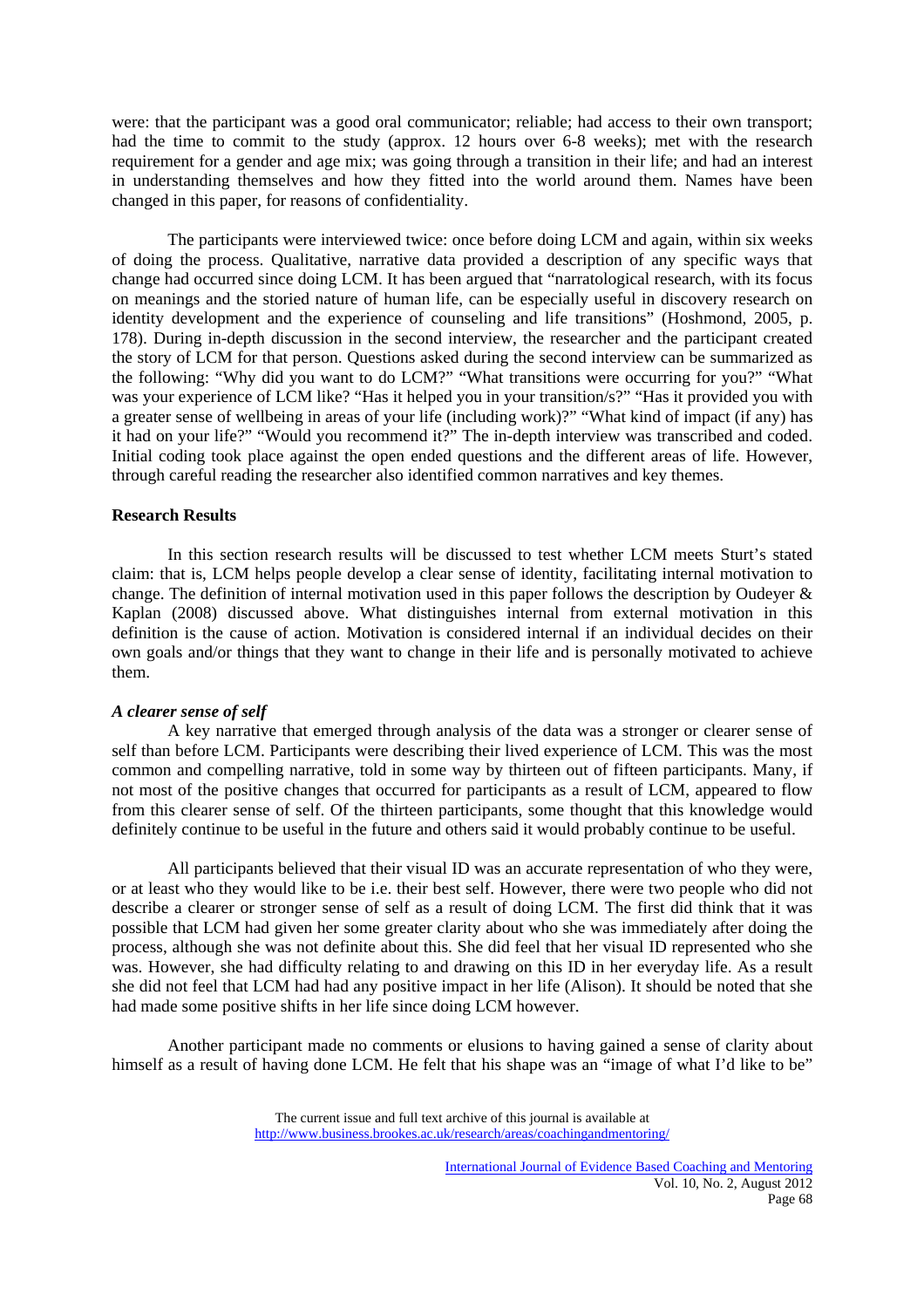but did not feel that he had achieved this shape yet. He did feel that there had been significant positive changes in his life since doing LCM. While he did feel LCM had something to do with some of these changes, he was unsure about whether LCM was responsible for causing the majority of these changes (Jeremy).

Data was further analysed for the thirteen participants who felt that LCM gave them a much stronger sense of self. Two themes emerged. The first theme was that LCM helped participants attain a greater sense of satisfaction with who they were, including affirming their current direction. Several quotes below illustrate this sense of satisfaction:

*I found that connecting … [all the aspects of me] up and seeing myself as a whole was really empowering (Susan).* 

*It reinforced for me that I am who I want to be and where I want to go … It helps me to be more me (Agnes).* 

*[LCM has given me the] freedom to just be who I am. I no longer need to hide behind anything or be anything for anybody else. [I am now free to be my] authentic self (Margaret).* 

*We tend to try and fit into the world rather than have the world just take us as we are. You know? … [LCM] makes you feel yes this is my stamp. This is me. Nobody else has got this. It's given me a stronger sense of myself (Michelle).* 

The second theme that emerged in accounts of the thirteen participants was that the stronger sense of self they experienced provided them with a reference against which to make decisions now and in the future. This was the most commonly mentioned value of the greater sense of self. For example, a young man in his forties recognized that his visual ID reflected the self he would like to be. His visual ID was an eye with lots of eye lashes representing many different aspects of his life including friends, hobbies, activities, interests etc. He recognized that his current life was probably too work focused and didn't reflect the fullness and busyness of his visual ID. If he wanted to improve his well-being he had to make changes to include more variety in his life so that it reflected more of his visual ID.

Several quotes below illustrate the ways participants believed LCM had helped them make decisions and set goals for the future:

*[The LCM process] crystallized aspects of my life that I need to work on. It has given me more self-awareness. Helped me to become aware of what makes me tick, what motivates me (Mark).* 

*What I love about [LCM…] is that it's about me. It's not about anyone else. It's given me a check-list which I can check new decisions against and new people against. It's about what's important to me (Do you have a sense of its future for you. How it may be helpful in the future?) Yes definitely. I mean I think it's to check stuff against in the future or when I'm feeling stuck, about going back and checking [with my visual ID] (Julie).* 

*[My visual ID] will be useful at the very least for me to go back and look at it periodically…having that rope, having those guiding principles to help or assist in seeing*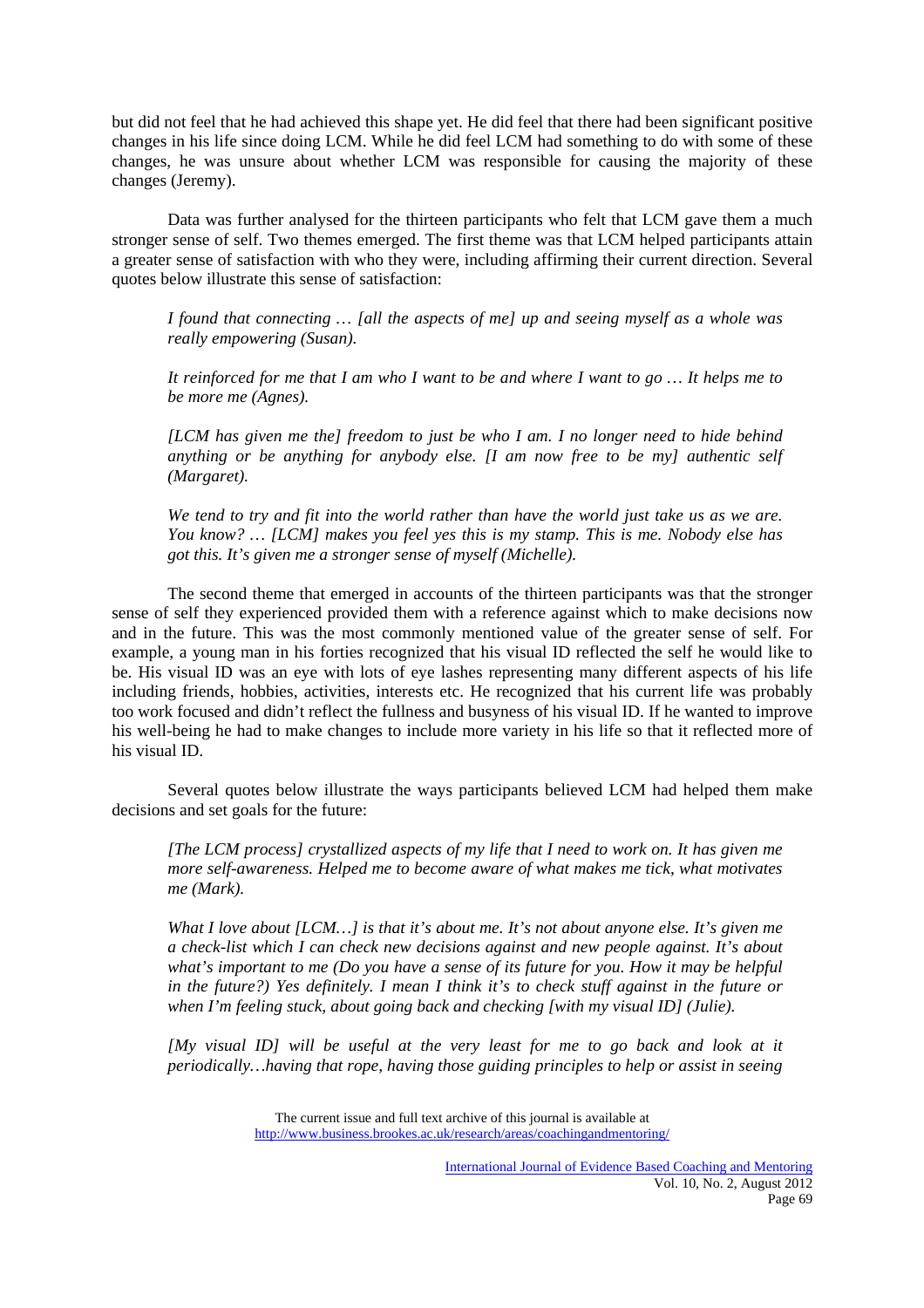*at that particular point of time what I need or don't or where things shifted for me and where I need to focus more on (Agnes).* 

*LCM has made me aware of my strengths and increased my sense of self-worth. It's given me tools to identify what I need to increase my sense of well-being, which is hard if you don't really know who you are (Lizzie).* 

*I think [LCM] … is something that would affect me pretty much every day for the rest of my life. How could it not? I mean it. I think knowing your core foundations. It's the basis of everything and everything just goes up from there (Adrianna).* 

*[LCM] helped identify things which I wanted to take into account in the future. So it was good from that perspective. I've got the life code glasses I can stick on to [help me] choose things and [help me] very easily and quickly eliminate other things (Nathan).* 

It is clear from these examples that LCM can help people develop a stronger sense of self and that people feel that this sense of self helps them make decisions now and possibly in the future. There was also a sense of liking themselves better.

#### *Work-life*

One of the areas the researcher specifically asked participants about was their work-life. Individuals in the study described a number of ways that LCM help them in their work-life including: greater contentment in their current work situation; better work skills; greater confidence at work; more creativity; a greater sense of career direction; an improvement in work relationships; an improvement in work-life balance. We examine three short two case-studies below where participants discuss tangible changes that they had been making, or thought might be possible since doing LCM. We also examine the source and the extent of motivation they are experiencing.

#### *Julie (Senior Learning and Development Advisor)*

Julie is a senior learning and development advisor who was not happy in her work place before doing LCM. She often thought about leaving her job. LCM helped her to understand herself better and she made subtle changes in how she related to her work, her colleagues and her manager, that felt more aligned with who she was. Six weeks after doing LCM she explained that "I hated my job six weeks ago, now I just dislike it".

LCM gave Julie the tools to take responsibility for her own well-being and happiness at work. This is because she came to understand herself better. She explains that "[Prior to doing LCM ] I was incredibly frustrated and I was stuck and I think I was waiting for someone else, my boss to show me the way to get out of that and actually I had to take responsibility for that" (Julie).

Before doing LCM, Julie was "struggling to understand" why she was "really frustrated and not happy" at work. However, because of her vectors and in particular "being me" and "belonging", Julie came to understand what she needs in an organization. In the past her need to belong in her organization sometimes overrode her need to also be herself. Her organization was also quite hierarchical and fear driven, which she felt ran counter to her personality.

One of the "most powerful" things she has realized as a result of LCM is that "if I can't be me then actually it's not OK to be there". She has subsequently found ways to manage her need to both belong and be herself. For example, in the past she found it difficult to be up-front with her manager.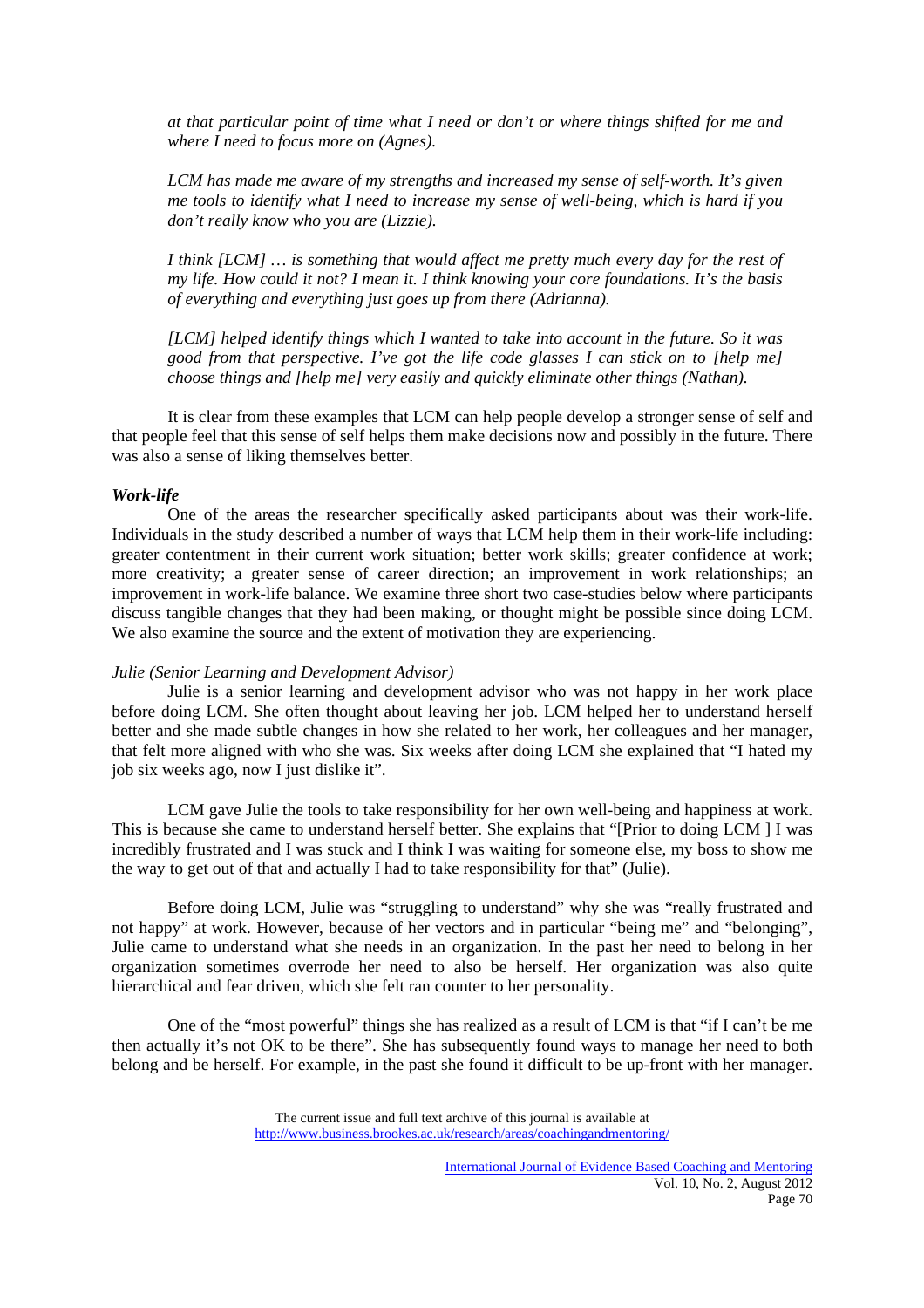Since doing LCM, "when I get time I am honest with my manager". This new approach has improved her relationship with her manager and her work colleagues.

Julie has also felt more inspired and motivated since doing LCM in her training work: "I did a workshop last Saturday that felt like the old me was more back … [The feed-back from this session was] quite amazing, so in that sense it's quite nice" (Julie). It seems in knowing herself better, Julie was able to draw on her strengths and find new strategies to operate that were more effective and meaningful for her. She became more proactive about her own well-being at work and as a result of being able to express herself better, became more creative in her work tasks, which she found both surprising and enjoyable.

#### *Margaret (self-employed counselor & public speaker)*

Margaret is a self-employed counselor and public speaker. Prior to doing LCM she had been struggling with a sense of direction and faith in herself. She had never quite felt good enough. However, after doing LCM she realized, through one of her vectors, that this was not the case. This realization has motivated her to be more proactive about persevering with work related challenges. For example, she explained that "I am now supporting myself more in learning the technology, not giving up but finding a way through". Margaret also feels that she is seeking and finding work in different and more effective ways since doing LCM. The difference for Margaret is that she now has a greater sense of her own value:

*Now when I have something I need to do, I do it. I'm going to continue and persevere and give myself a big tick. And that tick reinforces I can do this, I'm enough. I don't need somebody else.* 

She has found motivation from within. In the past Margaret "failed to look at the evidence" of her success: since LCM she is "recognizing and acknowledging" her achievements.

## *Nathan (Marketer, seeking full-time employment)*

Nathan is currently looking for a full time job. He has never experienced a great level of satisfaction with any of his former working situations. However, LCM has made him "realize what needs to be present for work to be fulfilling and meaningful and also … fun".

LCM has been "really useful" to Nathan from "a clarification perspective". He explains that "it's very good for a framework to look at things through. In terms of is this going to work or not?" (Nathan). Certain jobs he had in the past he now "wouldn't touch with a barge pole, because I know it's completely not in my shape, my visual ID". Nathan believes that this "will have a dramatic impact" in the future in terms of selecting the right job. It will be good for him and good for potential employers:

*Sometimes because you want a job, you need a job; you … let things go by which you normally would not let go by. And particularly after I'd done the LCM I came to the realization that hey, I cannot do that anymore (Mm) I've got to be true to my [visual ID]… so to speak. Otherwise it's not going to work (Mm). They're not going to benefit and I'm not going to benefit.* 

Nathan is aware that LCM could potentially have a very significant impact on his life. However, he did express some confusion or doubt over whether he will successfully integrate his shape into his life and reach the full potential LCM has for him. Nathan explains that "if I can cross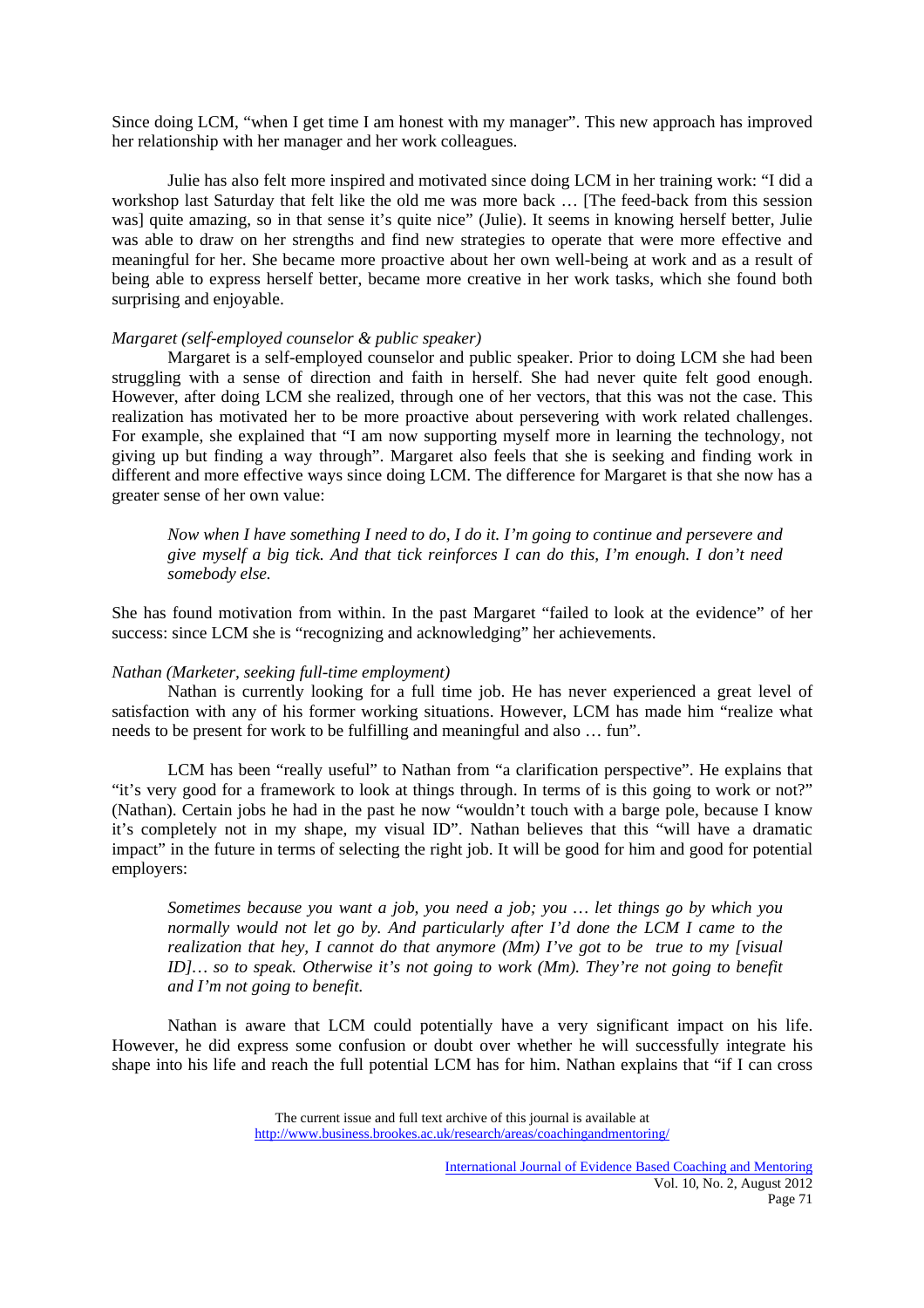that bridge to taking it [LCM], pulling it into reality and having it become part of my day, then the potential impact on my life is huge". While Nathan feels motivated, he is still uncertain as to whether he will be able to live his strong sense of self out in everyday practice. He thought perhaps a mentor, if he could afford one, would help him achieve this goal.

In these examples, the source of action and motivation does appear to be internal. In other words, no-one else appears to have stimulated any particular changes, nor have external drivers such as others suggesting that one should change or sanctions in the work-place been the cause of motivation. These sorts of results were consistent with the accounts of thirteen of the fifteen participants.

# **Discussion**

The results discussed above suggest that LCM can help people have a much clearer or stronger sense of self and this facilitates internal motivation. While this may not be the case for all participants, it was the case for 13 out of 15. In the first part of the paper we cited research into coaching that links motivation to identity (Bachkirova 2004; Crabb 2011; Johnson et al., 2010; Mantler et al., 2010; Pinkavova, 2010). How then does LCM differ from other methods? And, is it any more or less effective? We discuss two ways LCM differs from many other coaching and mentoring methods below.

### *How is LCM different to other methods?*

To begin with, in coaching and mentoring, the self is often identified as an object that needs work over time. For example, Pinkavova (2010) argues that in workplace coaching "a sense of self, separate from the client's interpretation of and reactions to their experience, is needed so that the client can function effectively in our fast changing culture, which demands that we be self-directing both as learners and as workers" (p.14). A number of studies highlight the parallels between counseling and psychotherapy which relies on examining the self and working through of issues, often over a long period (Day et al., 2008; de Haan, 2008a, 2008b; de Haan et al., 2010).

In comparison to other approaches LCM does not require work on the self. Rather than wanting to change themselves, participants came to like and appreciate themselves more. Bachkirova (2004) has observed that encouraging people to identify where they need to improve during coaching can potentially alienate clients from the coaching process:

[Encouraging improvement] may not necessarily correspond to the overall view individuals have of themselves or of their self-improvement strategies. They, for example, may be quite accepting of themselves and see their set of personal characteristics as unique and valuable as it is (Bachkirova 2004: 29).

When individuals are encouraged by others to change themselves, motivation may be externally driven and can feel at odds with the ways the individual views their life or the changes they feel are necessary.

As a result of LCM the self becomes a mirror to help make decisions and set goals. Because participants came to know themselves better and identify their strengths, they could easily identify whether or not change was necessary in their lives. Change was internally motivated and did not engender a sense of struggle. This is interesting, because transition and change can often generate a sense of struggle (Bridges, 2004). Given the lack of confusion over their priorities, there did not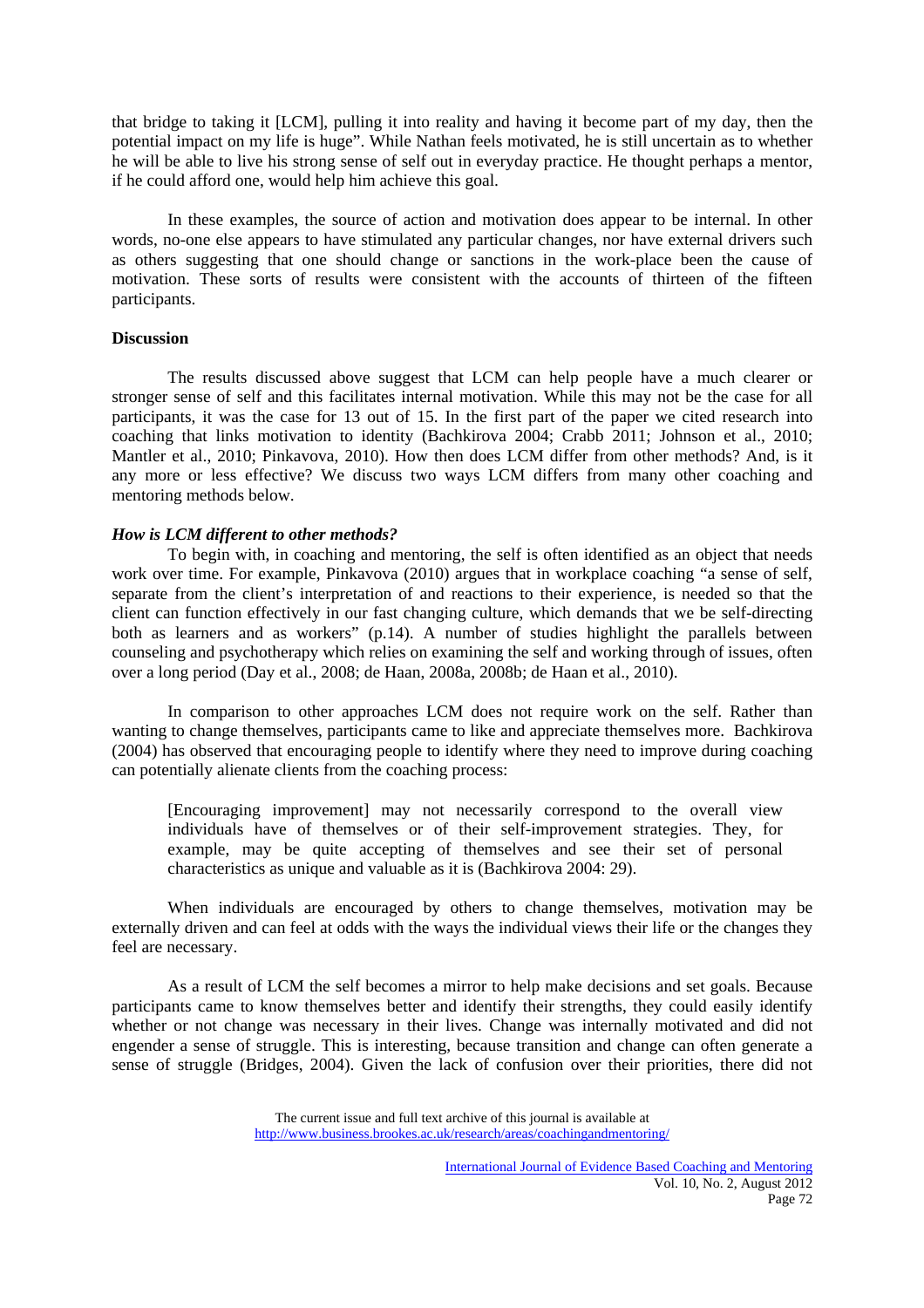appear to be a resistance for participants to making any changes they felt were necessary. In understanding who they were, the participants seemed to know what was good for them. Therefore, proposed changes were experienced primarily as exciting, rather than fear inducing.

Another difference between LCM and other coaching and mentoring strategies is the relationship between the coach and coachee and the duration of the process. There are a number of studies that highlight the parallels between counseling and psychotherapy and therefore the highly skilled and sensitive nature of coaching (Day et al., 2008; de Haan, 2008a, 2008b; de Haan et al., 2010). Such research also highlights the long-term, trusting relationship that needs to develop in order for coaching to be effective. In this context it is often the relationship itself that becomes a fulcrum for movement forward, as is often the case in psychoanalysis and other therapy contexts. This kind of coaching process requires a good deal of experience on the part of the coach and knowledge gained through graduate qualifications in coaching, counseling or therapy.

The relationship between the coach and the client in LCM is quite different to an ongoing coaching, mentoring or counseling relationship. During LCM the coach is a facilitator that takes the person through a 6 hour process. While facilitators must have considerable personal aptitude, they do not need in depth coaching and counseling skills. Change and motivation is not dependent on the relationship between coach and coachee. Rather, the changes that people made in our study seemed to be independent of the facilitation process. At no time in the research did a participant suggest that they had made a change, let alone an important change in their life, as a result of a suggestion made by the facilitator.

Twelve out of fifteen participants said they did not need ongoing coaching once the LCM process was completed. However, three participants did feel that while not essential, some ongoing coaching might be useful. Following an LCM process a facilitator will invite the client to phone them to discuss any changes that have occurred. However, the facilitator will refer them to another professional if some form of ongoing support is required. Personal and business coaching, mentoring and counselling could therefore usefully compliment the LCM process.<sup>5</sup>

## *Potential of LCM for supporting people's work lives*

In the results section we discussed ways that LCM helped people in their work. Given the data and the discussion above it is useful to consider the potential of LCM to support people's work lives. One of the ways that internal motivation often gets translated in the work context in research and management or practitioner literature is in terms of engagement. Crabb (2011) conducted a detailed thematic analysis of practitioner and academic literature to identify the ways that individuals can achieve a mindset and attitude for engagement. As a result, Crabb identified three drivers of internal engagement: focusing strengths; managing emotions and aligning purpose. Crabb's research findings, if accurate, suggest ways that LCM may be useful in the work context.

Research data suggests that LCM is effective at enabling people to identify their strengths and therefore the unique ways that they contribute to an organization. For example, in the case studies we have included Julie was able to tap into her creative self and train staff more effectively. In terms of managing emotions, Crabb refers to "the ability to be self-aware, acknowledge and understand our own thoughts and feelings…and [not] be distracted by negative or irrelevant thoughts" (p.31). The

 $<sup>5</sup>$  In the course of discussion and without specifically being asked, eight out of the fifteen participants mentioned</sup> that they found LCM complementary or superior to other coaching or counseling approaches.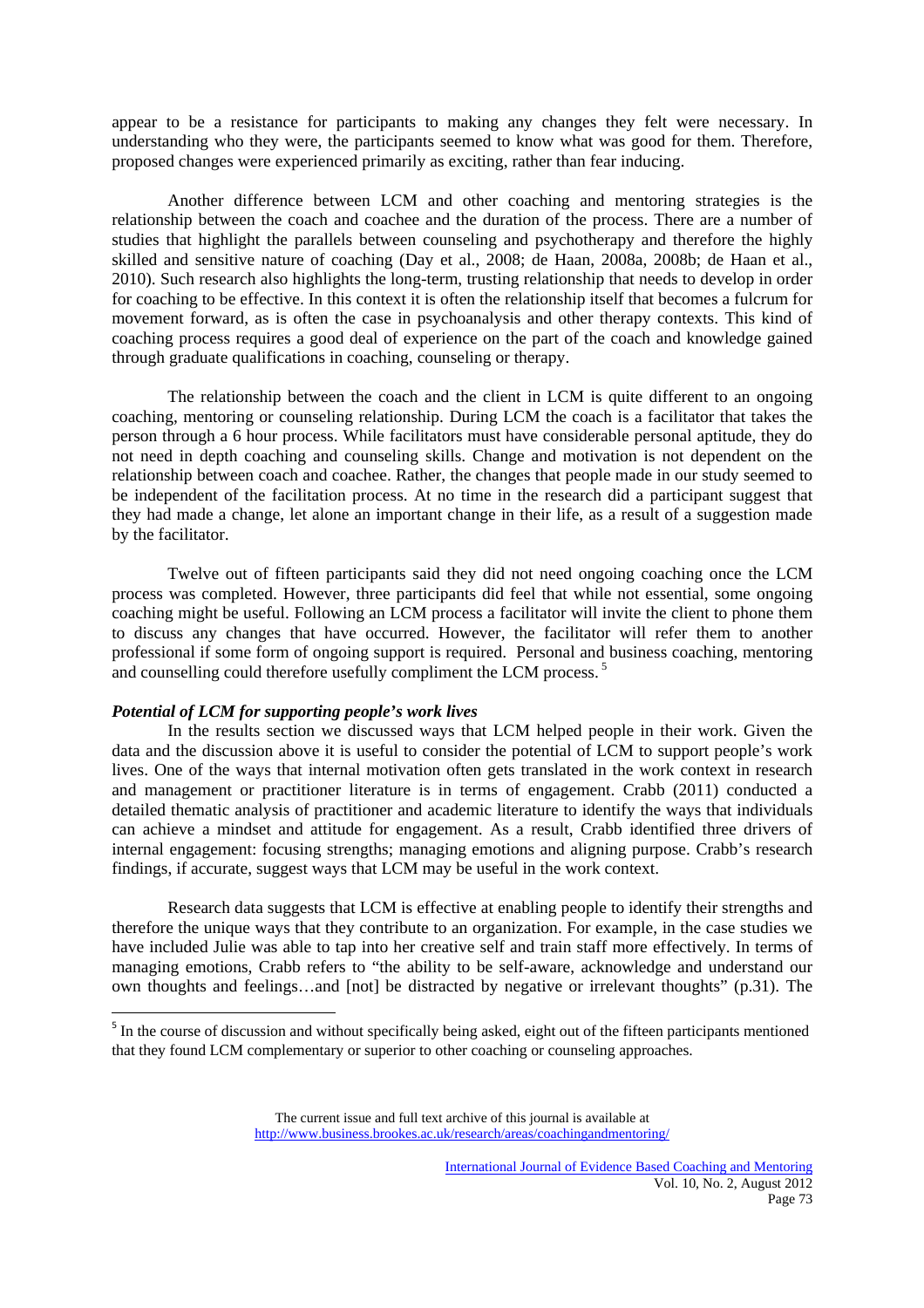results of this study suggest that people who have done LCM can become quite focused in their tasks, less negative about difficult work-tasks and more skilled and attuned in managing work based relationships.

Aligning purpose refers to the "shared values between the employee and the organization" (Crabb, 2011, p. 32). This alignment can result in "personal feelings of success, organizational commitment, self-confidence and ethical behavior" (p.32). It was interesting that almost all the participants in the LCM study experienced a greater alignment and contentment with their current work situation. Knowing themselves better allowed them to find a better fit at work or (for those currently unemployed), would help them find a good fit when they were job seeking in the future. LCM could therefore possibly be used by an organization to help engage and motivate certain workers. This might be most appropriate for companies seeking to recognize staff individuality and support a holistic sense of well-being.

#### *Limits of Research Data*

The research data was collected in interviews within six weeks of participants completing LCM and so captures the short-term impact of LCM. Thirteen out of fifteen participants believed the LCM would probably, or definitely, continue to be useful to them in the future. Many participants believed that the impact level would increase in the coming months, seeing clear potential for improvement in a particular area of life. Nine out of fifteen participants specifically commented on the potential for a greater impact in the future, but this research does not capture such data. It would therefore be useful to conduct a follow up study on the individuals in this research. This research was also conducted on a limited sample. It would be useful to conduct research in the future for greater numbers and include an analysis of a cohort in a work place undergoing change or where management want to see improvement in engagement, personal relationships or other issues that impact performance.

#### **Conclusion**

We can conclude that LCM generally appears to be an effective method at facilitating internal motivation. LCM can enhance wellbeing and helps people come to know and like themselves more. It has the potential as a complement to other forms of coaching. LCM can improve worker confidence and capacity to learn and help develop positive work-place relationships. It may also be useful as a process for some managers to support workers achieve engagement.

# **References**

- Bachkirova, T. (2004). Dealing with issues of the self-concept and self-improvement strategies in coaching and mentoring, *International Journal of Evidence Based Coaching and Mentoring,*  2(2), 29-40.
- Bridges, W. (2004). *Transitions: Making Sense of Life's Changes,* U.S.: Da Capo Press.
- Crabb, S. (2011). The use of coaching principles to foster employee engagement, *The Coaching Psychologist, 7*(1), 27-34.
- Day, A., De Haan, E., Sills, C., Bertie, C., & Blass, E. (2008). Coaches' experience of critical moments in the coaching. *International Coaching Psychology Review, 3*(3), 207-218.
- de Haan, E. (2008a). I struggle and emerge: critical moments of experienced coaches, *Consulting Psychology Journal: Practice and Research, 60*(1), 106–131.